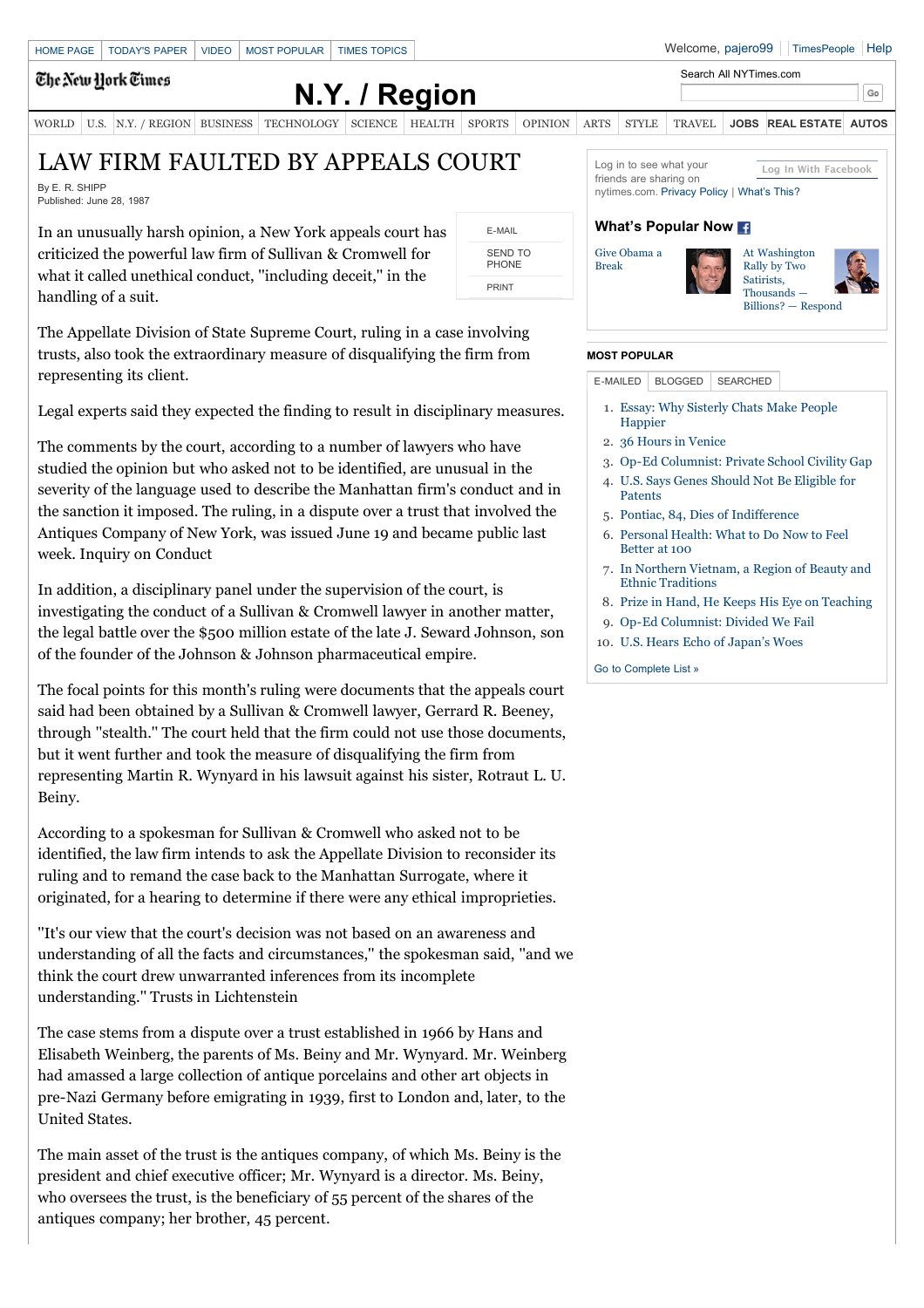Mr. Wynyard has claimed in his suit that since 1972, Ms. Beiny has diverted assets, including antique porcelains, Renaissance jewelry and other art objects, from the antiques company, and placed them in two other trusts based in Lichtenstein that are controlled exclusively by her and her family.

For 10 years, the Weinbergs were represented by the law firm of Greenbaum, Wolff & Ernst, which is now defunct. But, according to the court, Mr. Beeney used ''clandestine,'' ''deceptive'' and ''covert'' means to obtain the Weinberg files from the caretaker of the Greenbaum firm's records. Much of the information in those files, because it was based on confidences divulged by the Weinbergs and Ms. Beiny to their lawyers, was off-limits to Sullivan & Cromwell.

Marie M. Lambert, the Manhattan Surrogate, concluded that the firm ''clearly obtained material in a manner not in accord with proper practice in this state,'' but she had refused the request of Ms. Beiny's lawyers, from the firm of Patterson, Belknap, Webb & Tyler, that Sullivan & Cromwell be removed from the case. She did bar the firm from using most of the documents. Barring Not Enough

But four of the five judges on the appeals panel - Presiding Justice Francis T. Murphy and Justices E. Leo Milonas, Bentley Kassal and Richard W. Wallach 3d - concluded that merely barring the firm from using the documents was not enough. The justices determined that the law firm had knowingly violated a number of rules that govern the litigation process.

''We do not believe that Sullivan & Cromwell was ignorant of these rules, nor would its ignorance be excusable,'' the majority held. ''These are not trivial or seldom invoked provisions; they are fundamental to the orderly and fair conduct of pretrial litigation and are daily put to use by litigants and the courts.''

The majority continued: ''The inference which sadly follows is that, far from making an 'earnest' attempt to comply with the rules, Sullivan & Cromwell chose to chart a course which it knew to be at variance with acceptable discovery practice so as to obtain by stealth that which could not be readily obtained through proper channels.''

The majority went on to say that disqualification of the firm - a sanction generally reserved for situations where there is a conflict of interest -was warranted because of ''the blatant abuse with which we are here confronted, involving willful disregard of procedural rules, deceit and the covert acquisition of otherwise unobtainable privileged material.''



[MAGAZINE »](http://www.nytimes.com/pages/magazine/index.html)

#### **INSIDE NYTIMES.COM**

#### [N.Y. / REGION »](http://www.nytimes.com/pages/nyregion/index.html)



[IPad Opens World to a](http://www.nytimes.com/2010/10/31/nyregion/31owen.html) Disabled Boy



[OPINION »](http://www.nytimes.com/pages/opinion/index.html)

R.L. Stine: Scariest [Sight on Halloween?](http://www.nytimes.com/2010/10/31/opinion/31stine.html)

[FASHION & STYLE »](http://www.nytimes.com/pages/fashion/index.html)



[Weddings and](http://www.nytimes.com/2010/10/31/fashion/weddings/31VOWS.html) **Celebrations** 



The N.B.A.'s Oligarch [and His Power Games](http://www.nytimes.com/magazine/)

#### [OPINION »](http://www.nytimes.com/pages/opinion/index.html)

### [Op-Ed: How](http://www.nytimes.com/2010/10/31/opinion/31smith.html) the Banks Put the Economy Underwater

The mortgage mess goes well beyond foreclosures and





 $\left| \cdot \right|$ 

[Holiday Movies Section](http://www.nytimes.com/indexes/2010/10/31/movies/moviesspecial/index.html)